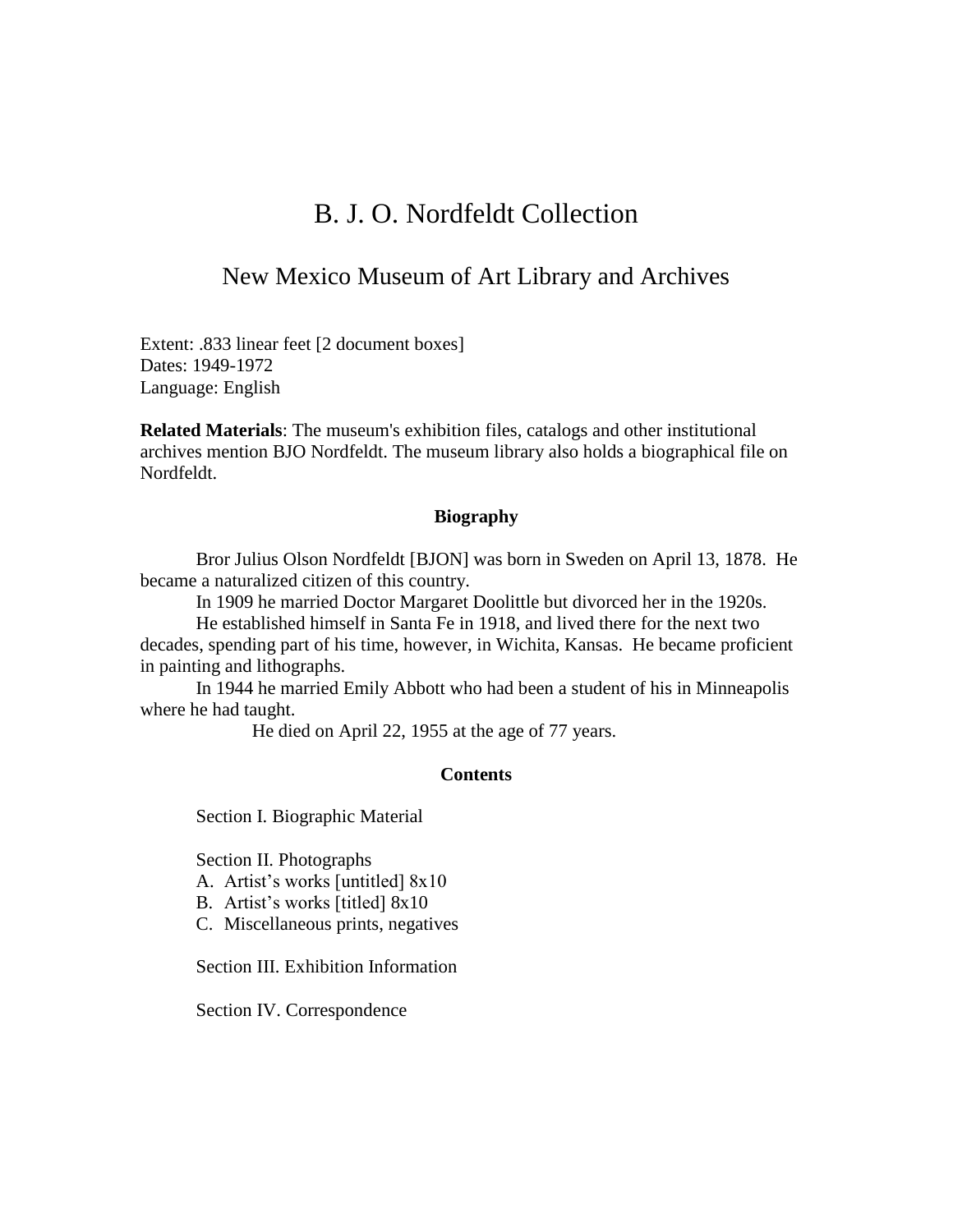# Box 132

### **SECTION I : Biographic Material**

- 1. Biographic sketch of BJON. N.d. Carbon copy. Chronologic presentation. 2 pp. Typewritten.
- 2. Biographic sketch of BJON. N.d. Carbon copy. Partly chronologic presentation. 3pp. Typewritten.
- 3. Biographic sketch of BJON. N.d. Photocopy. Chronologic presentation. 1 pg. Typewritten with longhand additions to many of the items.
- 4. Table of Contents, draft, for book by F. Van Deren Coke [?] on BJON. Also: Index to same book [?]. 4 pp. Typewritten. Original.
- 5. Interview. Typewritten transcript. Fragmentary. Of "D" by "C." Analyzes background, style, and artist friends of BJON.

#### **SECTION II : Photographs**

#### **A. Artist's Works, untitled. 8x10.**

1-7. All Photographs in these Folders are black and white glossies and semi-glossies of BJON's works. Some are duplicates. While they are not identified by titles, many can be correlated to the titles in the lists digested in Section III, infra. Each Folder contains ten photographs except Folder 7 which contains only five. Thus, these Folders contain a total of 65 photographs.

#### **B. Artist's Works, titled. 8x10.**

8-10. All photographs in these Folders have the same characteristics as those in Folders 1-7 except these are titled. Each folder contains ten photographs, or a total of 30 photographs. Some of them also contain comments. There is no indication of their attributions

#### **C. Miscellaneous Prints, Negatives**

- 11. Artist's works (6), untitled. 8x9 ¾ . Black and white, semi-glossies.
	- Composite (1) of photos in San Francisco Chronicle Sunday Magazine. August 8, 1915. Black and white.
- 12. (a) Of artist's work (1), untitled.  $6\frac{1}{2} \times 7\frac{1}{2}$ . Black and white.
	- (b) Of young male (2), unident. 5x7. Black and white.
	- (c) Of artist's work (1), titled.  $6\frac{3}{4} \times 9\frac{1}{4}$ . Tinted paper.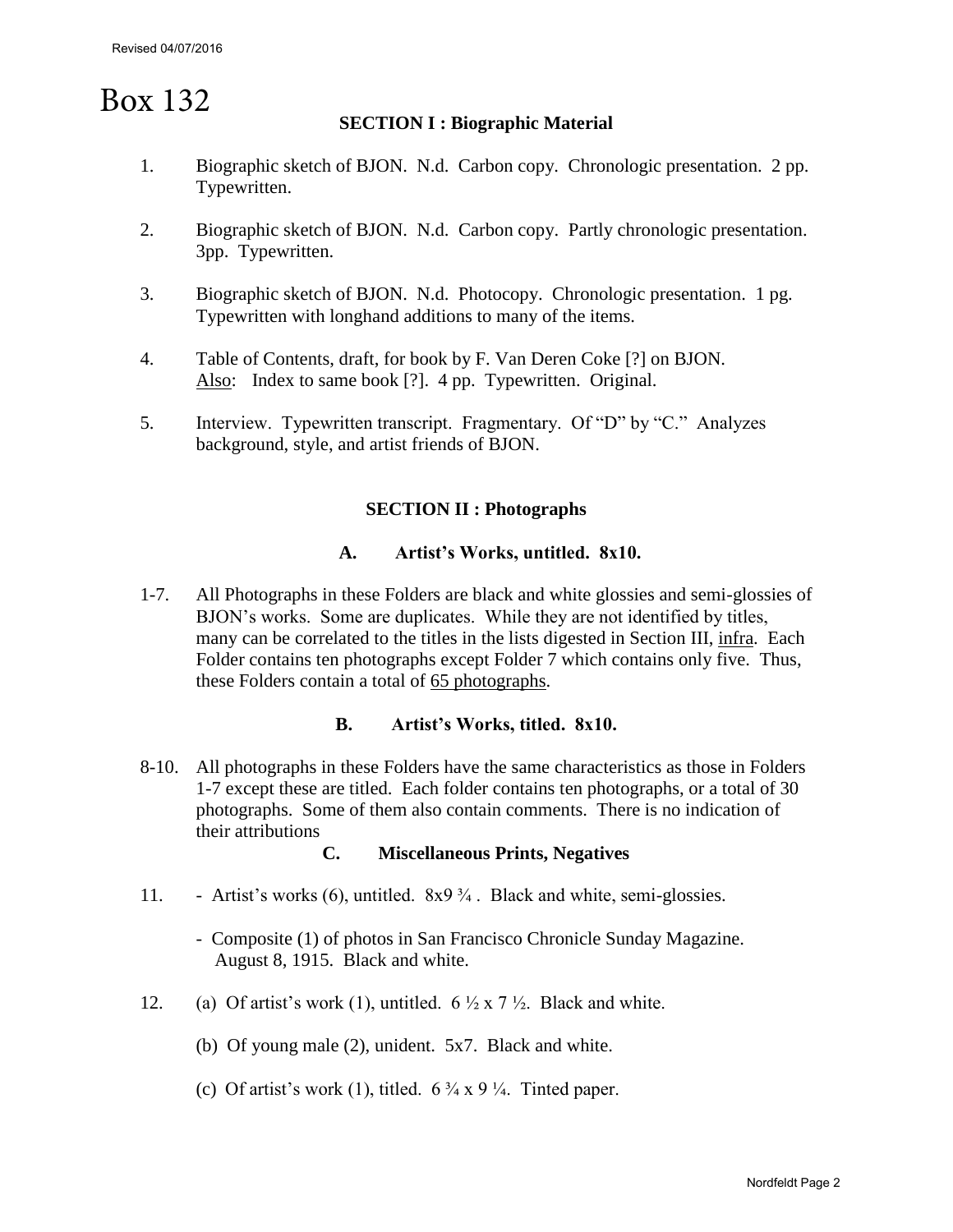- (d) Of artist's work (1), titled.  $7\frac{3}{4} \times 8\frac{3}{4}$ . Tinted paper.
- (e) Of artist's work (1), titled.  $7\frac{1}{2} \times 9\frac{1}{2}$ .
- (f) Snapshots (3) of artist in front of home.  $3\frac{1}{2} \times 4\frac{3}{4}$ . Mounted.
- (g) Of artist's work (1), titled.  $8\frac{1}{2} \times 11$ . Mounted, cardboard.
- (h) Of sketches by artist (4), untitled.  $6 \times 6\frac{3}{4}$ . Medical scene.
- (i) Of artist's works (8), in color with descriptive comments.  $2 \frac{3}{4} \times 3 \frac{3}{4}$ . Negatives.
- (j) Of artist's work (1). Black and white. 8x10. With descriptive comments on reverse side.
- (k) Of artist's work (1). Color.  $3\frac{1}{2} \times 3\frac{1}{2}$ . Descriptive comments on reverse side.
- 13. (a) Of artist's works (4). Color. 4 x 5. Encased. Untitled.
	- (b) Of artist's work  $(8)$ . Black and white.  $4 \times 4 \frac{3}{4}$ . Of artist  $(1)$ . Black and white.  $4 \times 4 \frac{3}{4}$ .
	- (c) Of artist's work (3). Color.  $3\frac{3}{4} \times 4\frac{3}{4}$ .

#### **SECTION III : Exhibition Information**

- 1. Catalog. N.d. Items 1 to 425. 42pp. Titles, media, dates done.
- 2. Catalog, draft. N.d. Items 1 to 425 duplicating catalog above. Much markings, deletions, etc. 61 pp.
- 3. Catalog, draft. N.d. 62pp. Items out of order. Page 72 has pencil additions, items 75-138.
- 4. Fragmentary list, 2pp. Longhand in pencil. Pgs. 73-74. Titles, media, names of owners.
- 5. Bibliography. N.d. Draft, 6pp. Heavily edited.
- 6. Catalog. University Gallery, University of Minnesota, Minneapolis. Exhibition dates: April 27 through May 25, 1970. Lists 46 works. Brief biographic sketch.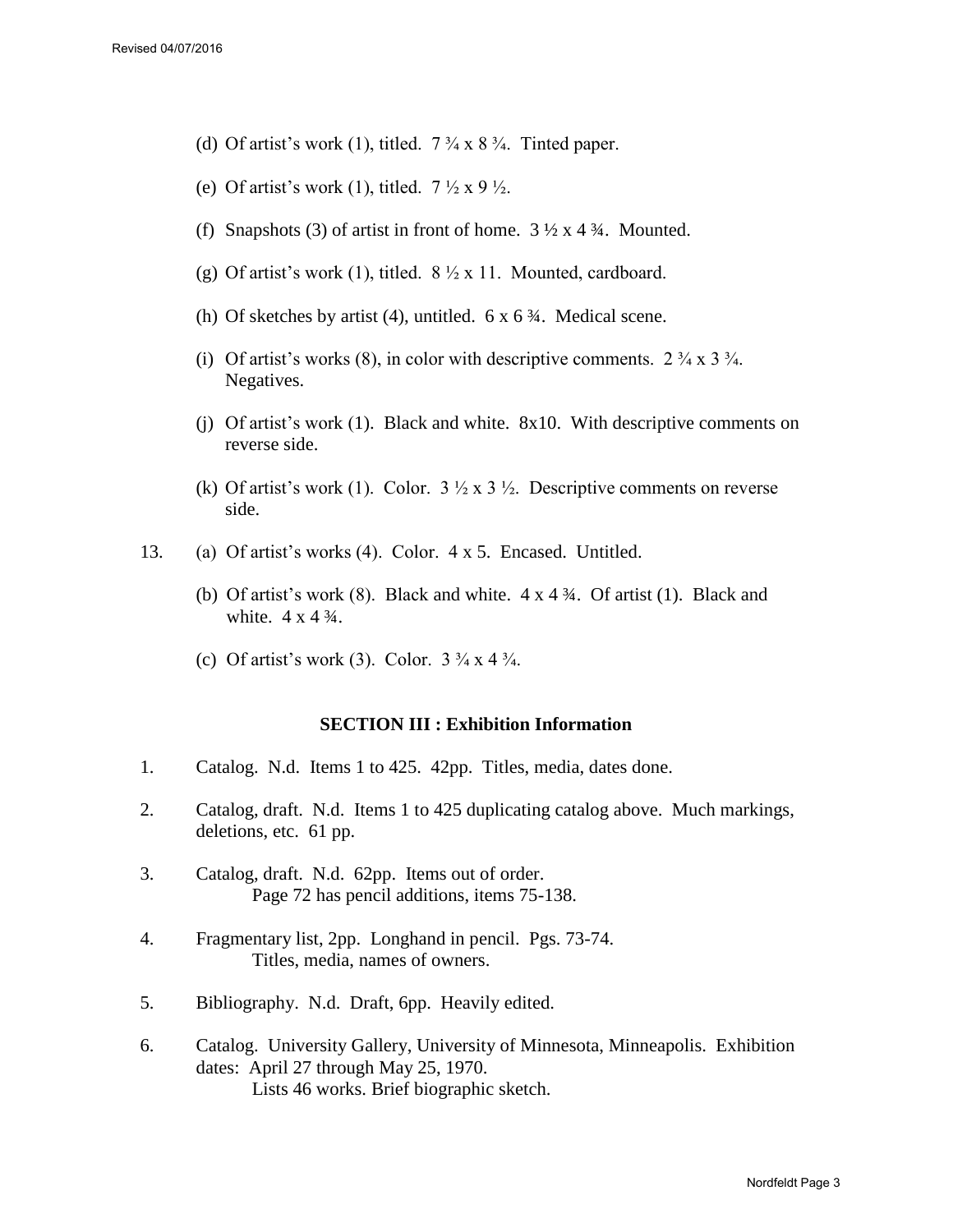- 7. "Catalogues of Exhibits." Typewritten list, 2pp. By BJON. Original.
- 8. Flyer, mailed. Oversize, folded.
- 9. List. BJON works to be included in Retrospective Exhibition Oil Paintings. N.d., no attribution. [Probably BJON.] 2 pp. Original; red ink notes.
- 10. List. BJON works to be included in Exhibition. May 3, 1971. 3pp. Original. Heavily edited. Marginal notes in red ink.
- 11. Letter. 5-13-71: F. Van Deren Coke [Dept. of Art, UNM] to MFA. 2 pp. Lists 50 works he believes should be in the BJON show.
- 12. List. N.d., no attribution. Carbon copy, 2pp. Lists BJON titles under various museums, etc.
- 13. Receipt. California Palace of the Legion of Honor. 2pp. May 15, 1956. Carbon copy. Acknowledges receipt of 41 BJON works from Mrs. B.J.O. Nordfeldt as a gift to Achenbach Foundation.
- 14. List of works numbered 139 to 166. Typewritten. 5 pp. With details on titles, dates done, names of collectors. All oils on canvas.
- 15. List of paintings on loan to UNM; of paintings "not going on show." 2 pp. Many longhand notes, changes.
- 16. List of paintings exhibited at indicated sites. With dates. 1 sheet.
- 17. Announcement. Paintings by B.J.O. Nordfeldt. Harriet Hanley Gallery, Minneapolis. January 9 to 28, 1949.
- 18. Catalog. University of Minnesota. B.J.O. Nordfeldt: Seascape, Landscape and Still Life Paintings. Sketch of artist's life. Checklist of 22 works.

#### **SECTION IV : Correspondence**  Box 133

The correspondence found in the material comprising this collection was in complete disarray. Evidently no attempt had been made to keep multi-paged letters intact or to maintain them in chronological order. Some letters incomplete. This rendered archival assembling difficult in many cases.To the extent possible, the correspondence has been placed in chronological order, year by year. It traces dealings between Emily (B.J.O.) Nordfeldt, the artist's second, surviving wife, and Van Deren Coke, Chairman of the Department of Art at the UNM, during the years the latter devoted to writing a definitive biography of the artist. B.J.O. Nordfeldt died in 1955. Almost all the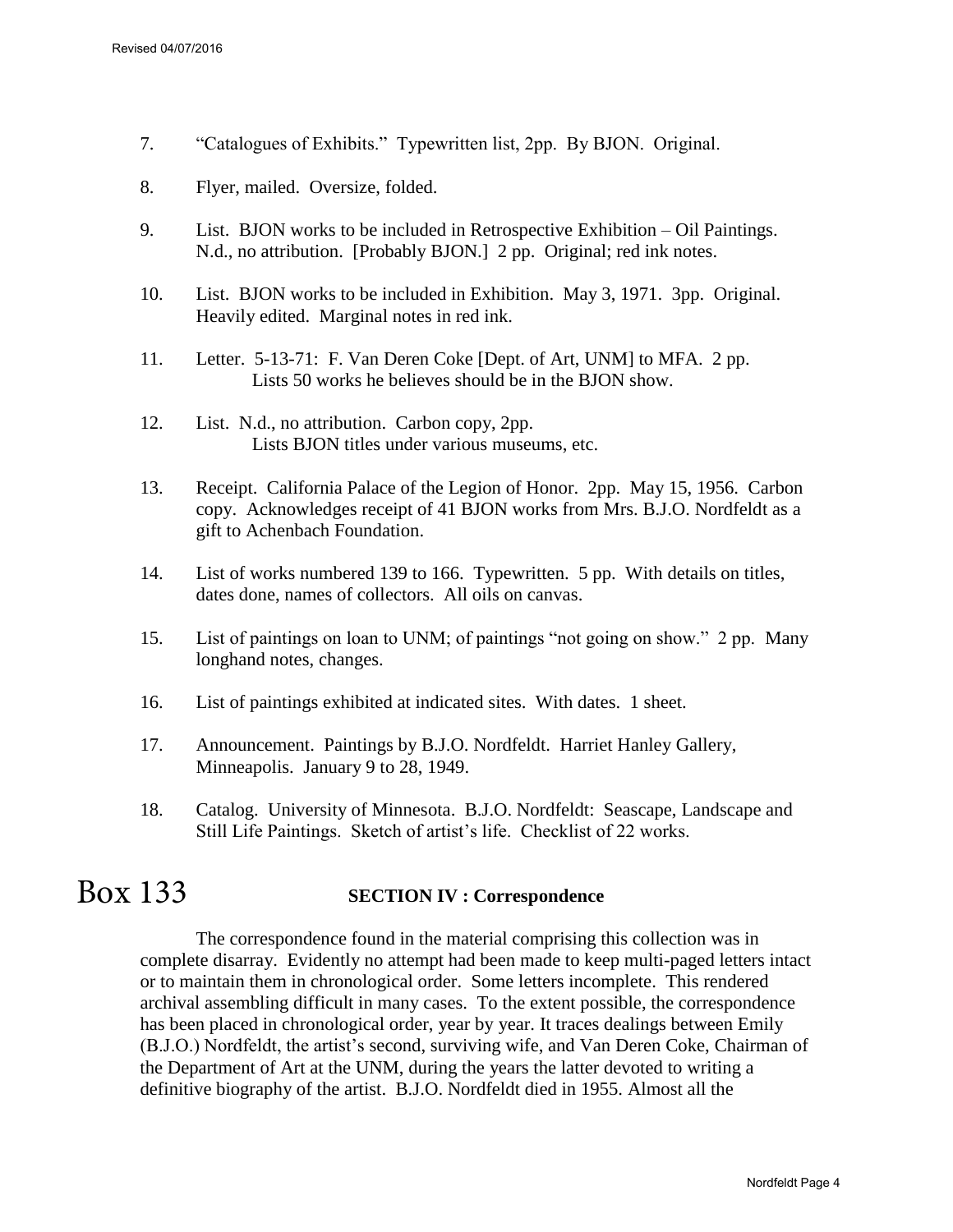correspondence reflects a joint effort to render the biography – and the artist's works – as complete a presentation as possible. The correspondence spans the years of Coke's literary efforts: 1953-1972.

Most of the letters are from Emily to Van Deren Coke or vice versa.

#### 1. 1953-1956.

1. - From Margaret Nordfeldt to EN (1). - From EN $(1)$ .

1964

2. 13 letters.

1965

3. 10 letters.

1966

4. 25 letters.

#### 1967

5. 48 letters.

#### 1968

6. 15 letters.

#### 1969

7. 16 letters

#### 1970

- 8. 20 letters
- 9. 14 letters.